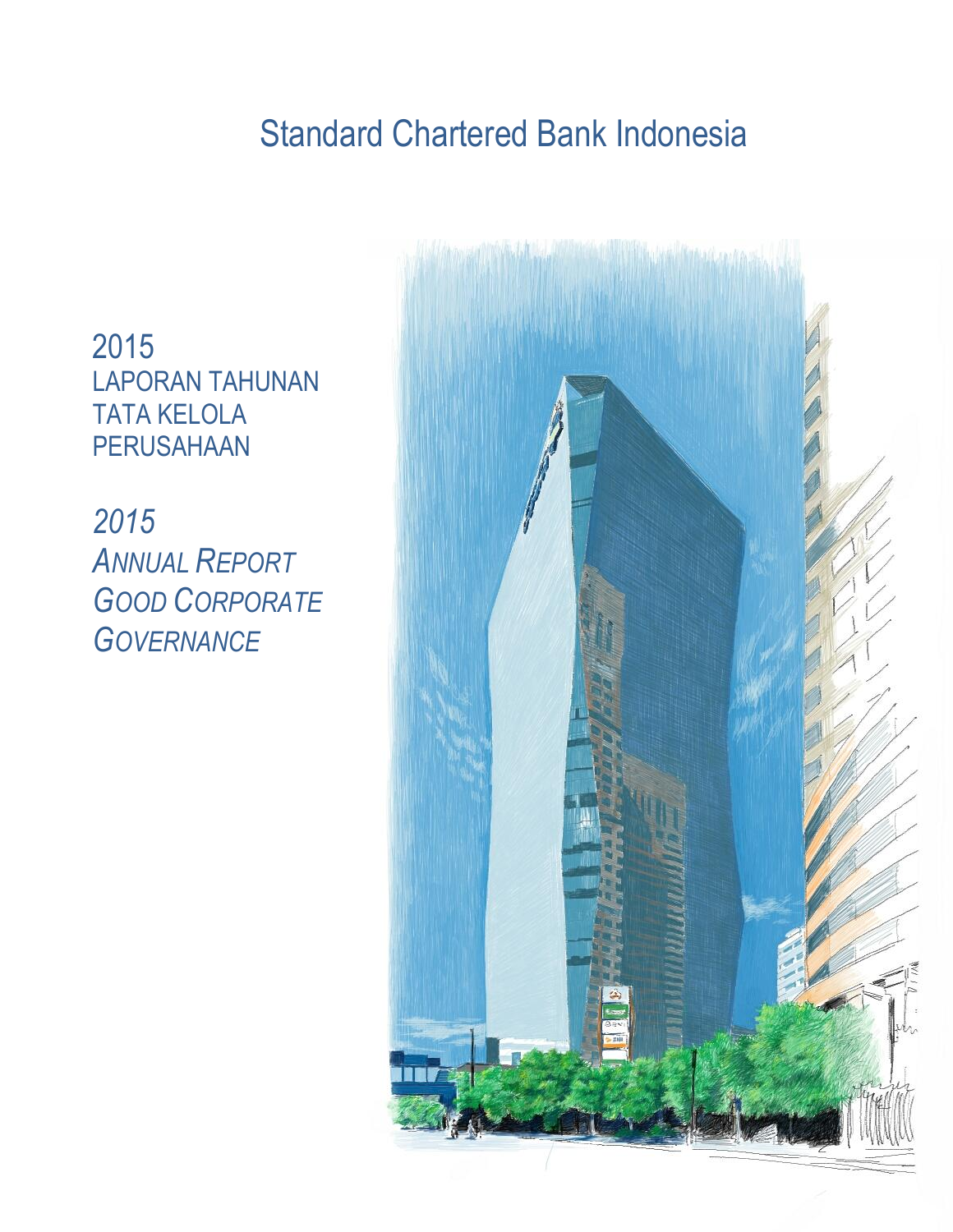

## *Table of Content*

**Daftar Isi**

|                                                                                                                                                                                  | Page<br><b>Halaman</b> |
|----------------------------------------------------------------------------------------------------------------------------------------------------------------------------------|------------------------|
| Group<br>Grup                                                                                                                                                                    | 1                      |
| Standard Chartered Bank Indonesia<br>Standard Chartered Bank Indonesia                                                                                                           | 6                      |
| <b>General Information</b><br>Informasi Umum                                                                                                                                     | 6                      |
| <b>Annual Financial Report</b><br>Laporan Keuangan Tahunan                                                                                                                       | 21                     |
| Public Accountant's Opinion<br>Opini Akuntan Publik                                                                                                                              | 27                     |
| Capital Disclosure, Risk Exposure Disclosure, and Risk Management Implementation<br>Pengungkapan Permodalan serta Pengungkapan Eksposur Risiko dan Penerapan<br>Manajemen Risiko | 27                     |
| Transparency Aspect as per Quarterly Published Financial Statement<br>Aspek Transparansi sesui Laporan Keuangan Publikasi Triwulanan                                             | 53                     |
| Disclosure Aspect related to Business Group<br>Aspek Pengungkapan yang terkait dengan Kelompok Usaha                                                                             | 53                     |
| Disclosure Aspect of Financial Accounting Standard<br>Aspek Pengungkapan sesuai Standar Akuntansi Keuangan                                                                       | 54                     |
| Other Information<br>Informasi Lain                                                                                                                                              | 54                     |
| Transparency of GCG Implementation<br>Transparansi Pelaksanaan GCG                                                                                                               | 55                     |
| Disclosure of GCG Implementation<br>Pengungkapan Pelaksanaan GCG                                                                                                                 | 56                     |
| Share Ownership of the Board Member of Directors<br>Kepemilikan Saham Anggota Direksi                                                                                            | 66                     |
| Financial and Family Relationship of the Board Member of Directors                                                                                                               | 66                     |